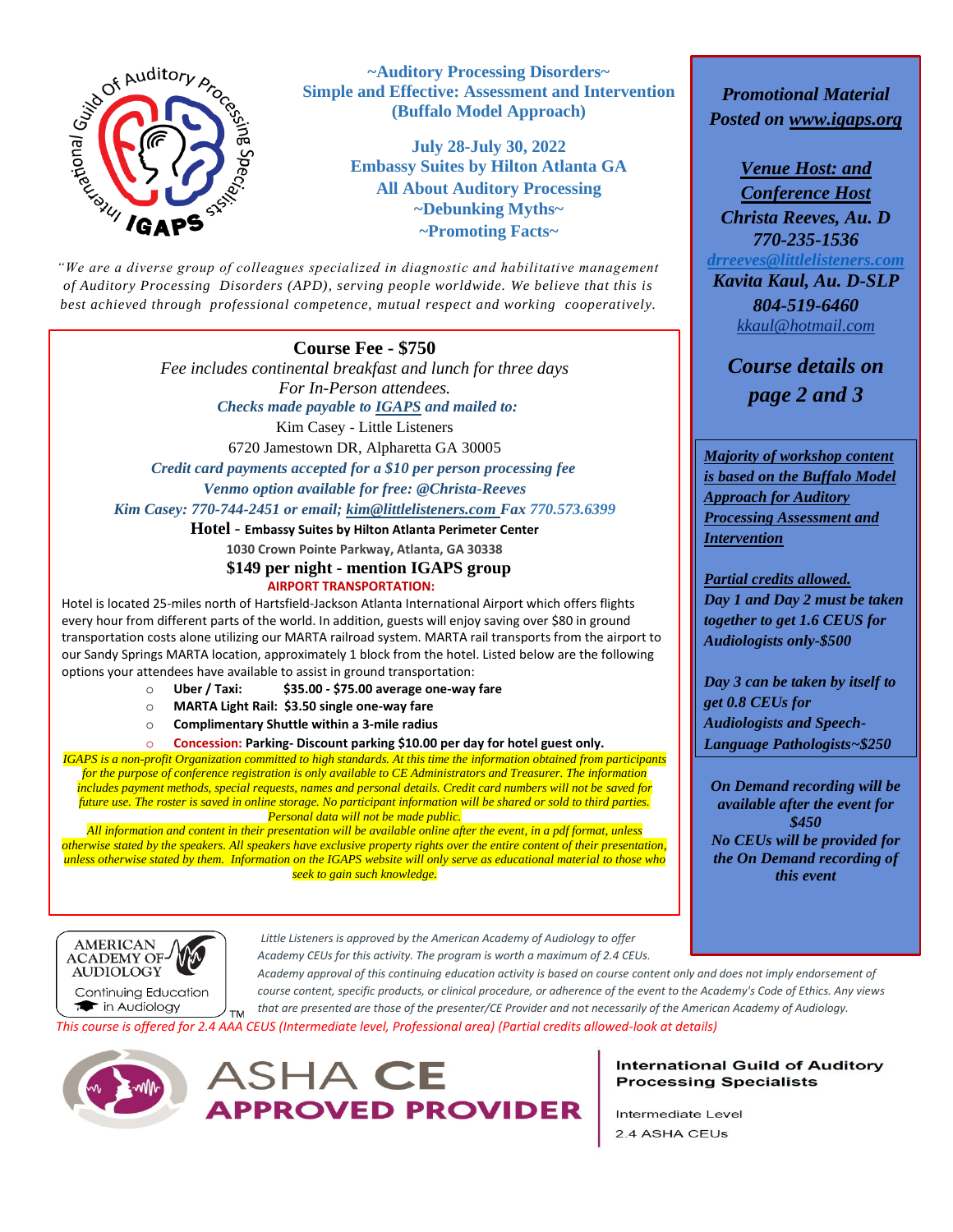### *2022 Speakers and Time Schedule in EDT Breaks and lunches are not part of AAA and ASHA CEUs. Thursday July 28th 0.8 ASHA and AAA CEUs 8:00-8:15 AM: SSW introduction- Dr. Jack Katz 8:15-8:45 AM History of SSW- Dr. Jack Katz 8:45-10:15 AM: Anatomy and Physiology of the auditory system- Dr. Tom Zalewski and Dr. Nancy Stecker 15 mins break 10:15-10:30 AM 10:30-11:30 AM: Traditional &site of lesion analysis- Dr. Jack Katz, Dr. Christa Reeves, Dr. Kavita Kaul 11:30-12:00 Discussion 12:00-1:00 Lunch provided 1:00-1:30 PM: Testing Considerations- Dr. Christa Reeves and Dr. Kavita Kaul 1:30- 2:30 PM: SSW Form Review/ NOE scoring and Notations- Dr. Christa Reeves and Dr. Kavita Kaul 2:30-3:00 PM: SIR and Type A/B overview- Dr. Christa Reeves and Dr. Kavita Kaul 3:00- 3:15 PM: Break 3:15-5:00 PM: Recorded and Live Test Administration Demonstrations- Dr. Christa Reeves and Dr. Kavita Kaul 5:00- 5:30 PM: Discussion Friday July 29th 0.8 ASHA and AAA CEUs – SSW Analysis and Buffalo Model Review 8:00-8:15 AM: Review of Day 1 information- Dr. Christa Reeves 8:15-9:15 AM NOE Multifactor (Qualitative and Qualitative) Analysis- Dr. Christa Reeves and Dr. Kavita Kaul 9:15- 10:15 AM: Speech in Noise; Phonemic Synthesis; DOM and Localization Overview- Dr. Christa Reeves and Dr. Kavita Kaul 15 mins break 10:15-10:30 AM 10:30-11:30 AM: Buffalo Model Questionnaire- Dr. Christa Reeves and Dr. Kavita Kaul 11:30-12:00 Discussion 12:00-1:00 Lunch provided 1:00-1:30 PM: Buffalo Model Categories- Dr. Christa Reeves and Dr. Kavita Kaul 1:30- 2:30 PM: Diagnostic Indicators from the SSW- Dr. Christa Reeves and Dr. Kavita Kaul 2:30- 3:00 PM: Speech in Noise and Phonemic Synthesis/ Picture Test- Dr. Christa Reeves and Dr. Kavita Kaul 3:00- 3:15 PM: Break 3:15-4:15 PM: Interpretation of Buffalo Model results and Introduction to relevant Therapy options- Dr. Christa Reeves and Dr. Kavita Kaul 4:15-5:00 PM: Reporting Results- Dr. Christa Reeves and Dr. Kavita Kaul 5:00- 5:30 PM Discussion Saturday July 30th 0.8 ASHA and AAA CEUs – Simple and Effective APD Therapy and other Interventions 8:00-8:15 AM: Review of Day 2 information- Dr. Kavita Kaul 8:15-9:15 AM: Review of Interpretation of Buffalo Model results and Report Analysis- Dr. Christa Reeves and Dr. Kavita Kaul 9:15- 10:15 AM: Developing a Therapy Plan- Dr. Christa Reeves and Dr. Kavita Kaul 15 mins break 10:15-10:30 AM 10:30-11:30 AM: Buffalo Model Therapies and Demonstrations- Dr. Christa Reeves and Dr. Kavita Kaul (Phonemic Training; Phonemic Synthesis Training; Speech in Noise Training; Memory and Sequencing; Dichotic Offset Training; Localization clock) 11:30-12:00 Discussion 12:00-1:00 Lunch provided 1:00-3:00 PM: Buffalo Model Therapy Demonstrations and Case Studies- Dr. Angela Alexander; Dr. Christa Reeves; Dr. Kavita Kaul 3:00- 3:15 PM: Break 3:15-5:00 PM: Review of Other Therapy Options; live and recorded Demonstrations Dr. Christa Reeves and Dr. Kavita Kaul 5:00- 5:30 PM Discussion*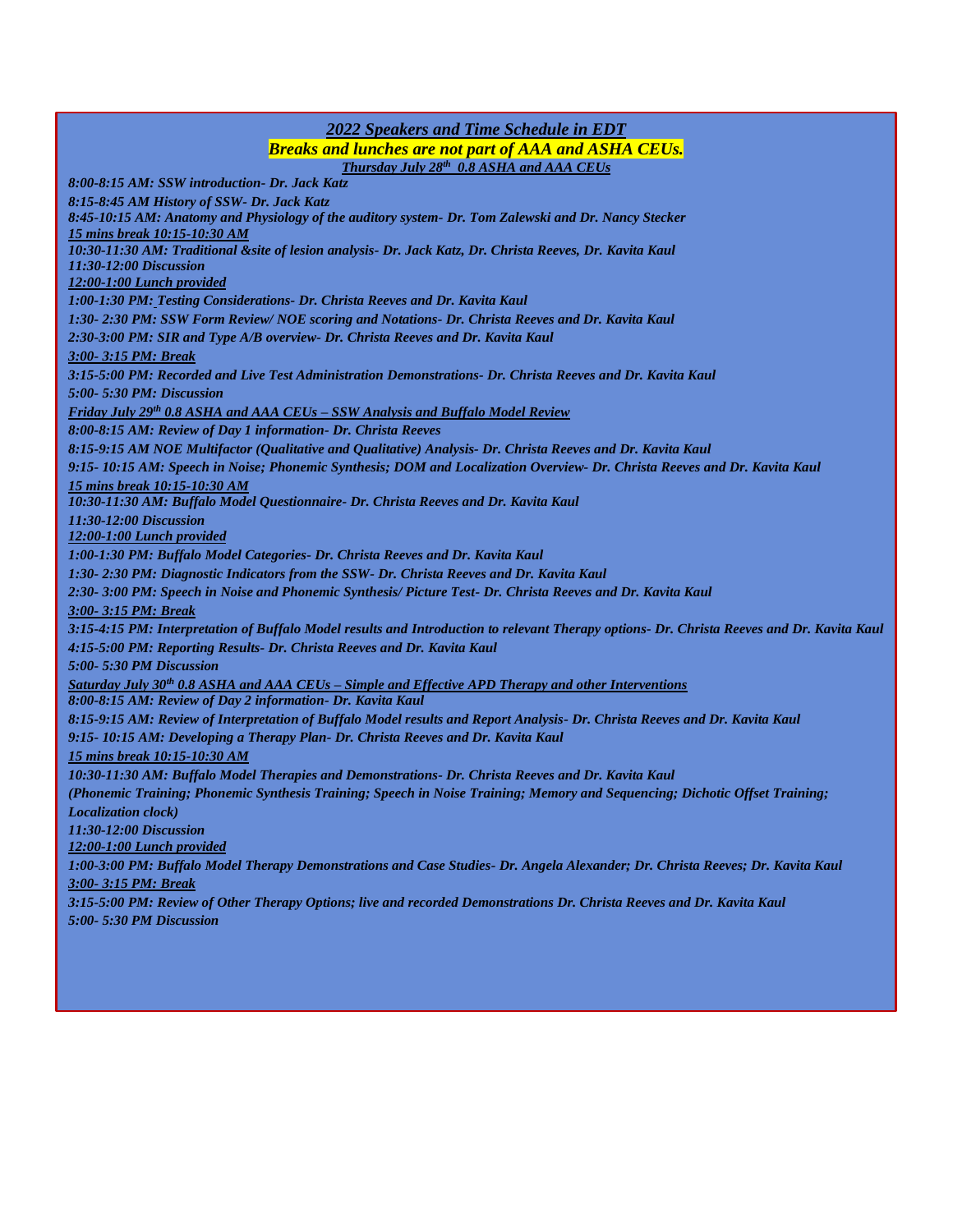| <b>Schedule 2022</b>                                                                                                                                                                                                                                                                                                                                                                                                                                                                                                                                                                                                                                                                                                                | <b>3 Learner Outcomes</b>                                                                                                                                                                                                                                                                                                                                                                                                   |
|-------------------------------------------------------------------------------------------------------------------------------------------------------------------------------------------------------------------------------------------------------------------------------------------------------------------------------------------------------------------------------------------------------------------------------------------------------------------------------------------------------------------------------------------------------------------------------------------------------------------------------------------------------------------------------------------------------------------------------------|-----------------------------------------------------------------------------------------------------------------------------------------------------------------------------------------------------------------------------------------------------------------------------------------------------------------------------------------------------------------------------------------------------------------------------|
| <b>Thursday July 28th</b><br>0.8 ASHA and AAA CEUs<br>8:00-8:15 AM: SSW introduction<br>8:15-8:45 AM History of SSW<br>8:45-10:15 AM: Anatomy and Physiology of the auditory system<br>15 mins break 10:15-10:30 AM<br>10:30-11:30 AM: Traditional &site of lesion analysis<br>11:30-12:00 Discussion<br>12:00-1:00 Lunch provided<br>1:00-1:30 PM: Testing Considerations<br>1:30-2:30 PM: SSW Form Review/ NOE scoring and Notations<br>2:30-3:00 PM: Recorded Test Administration Demonstrations<br>3:00-3:15 PM: Break<br>3:15-5:00 PM: Live Test Administration Demonstrations<br>5:00-5:30 PM: Discussion                                                                                                                     | Upon completion, participants will be able to describe basic<br>anatomy and physiology of the auditory system<br>Upon completion, participants will be able to compare the<br>$\bullet$<br>different scoring methods of the SSW.<br>Upon completion, participants will be able to demonstrate<br>$\bullet$<br>accurate scoring of the SSW form.                                                                             |
| Friday July 29th<br><b>0.8 ASHA and AAA CEUs</b><br>$8:00-8:15 AM$ :<br><b>Review of Day 1 information</b><br>8:15-9:15 AM:<br><b>NOE Qualitative Analysis</b><br>9:15-10:15 AM: NOE Quantitative Analysis<br>15 mins break 10:15-10:30 AM<br>10:30-11:30 AM:<br><b>Buffalo Model Questionnaire</b><br>11:30-12:00 Discussion<br>12:00-1:00 Lunch provided<br>1:00-1:30 PM:<br><b>Buffalo Model Categories</b><br>$1:30 - 2:30 PM$ :<br>Diagnostic Indicators from the SSW<br>2:30-3:00 PM:<br>Speech in Noise and Phonemic Synthesis/ Picture Test<br>3:00-3:15 PM: Break<br>3:15-4:15 PM:<br>Interpretation of Buffalo Model results and Introduction to<br>relevant Therapy options<br>4:15-5:00 PM:<br><b>Reporting Results</b> | Upon completion, participants will be able to identify<br>$\bullet$<br>qualitative and quantitative errors on the Central Test Battery.<br>Upon completion, participants will be able to evaluate<br>$\bullet$<br>questionnaire responses to specific deficit profile categories.<br>Upon completion, participants will be able to develop and<br>$\bullet$<br>summarize the relevant findings into a comprehensive report. |
| 5:00-5:30 PM<br><b>Discussion</b>                                                                                                                                                                                                                                                                                                                                                                                                                                                                                                                                                                                                                                                                                                   |                                                                                                                                                                                                                                                                                                                                                                                                                             |
| Saturday July 30th<br>0.8 ASHA and AAA CEUs<br>$8:00-8:15 AM$ :<br>Review of Day 2 information<br>8:15-9:15 AM:<br><b>BM</b> assessment-Review of Report; Analysis; and Interpretation<br>$9:15 - 10:15 AM$<br>Developing a Therapy Plan<br>15 mins break 10:15-10:30 AM<br>10:30-11:30 AM:<br><b>Buffalo Model Intervention and Demonstration</b><br>11:30-12:00 Discussion<br>12:00-1:00 Lunch provided<br>1:00-3:00 PM:<br><b>Buffalo Model Therapy Demonstrations and Case Study</b><br>3:00-3:15 PM: Break<br>3:15-5:00 PM:<br>Review of other therapy options<br>5:00-5:30 PM Discussion                                                                                                                                      | Upon completion, participants will be able to describe<br>$\bullet$<br>comprehensive therapy plan based on assessment results.<br>Upon completion, participants will be able to identify<br>$\bullet$<br>alternative therapy options.<br>Upon completion, participants will be able to demonstrate<br>٠<br>therapy techniques based on various deficit profile patterns.                                                    |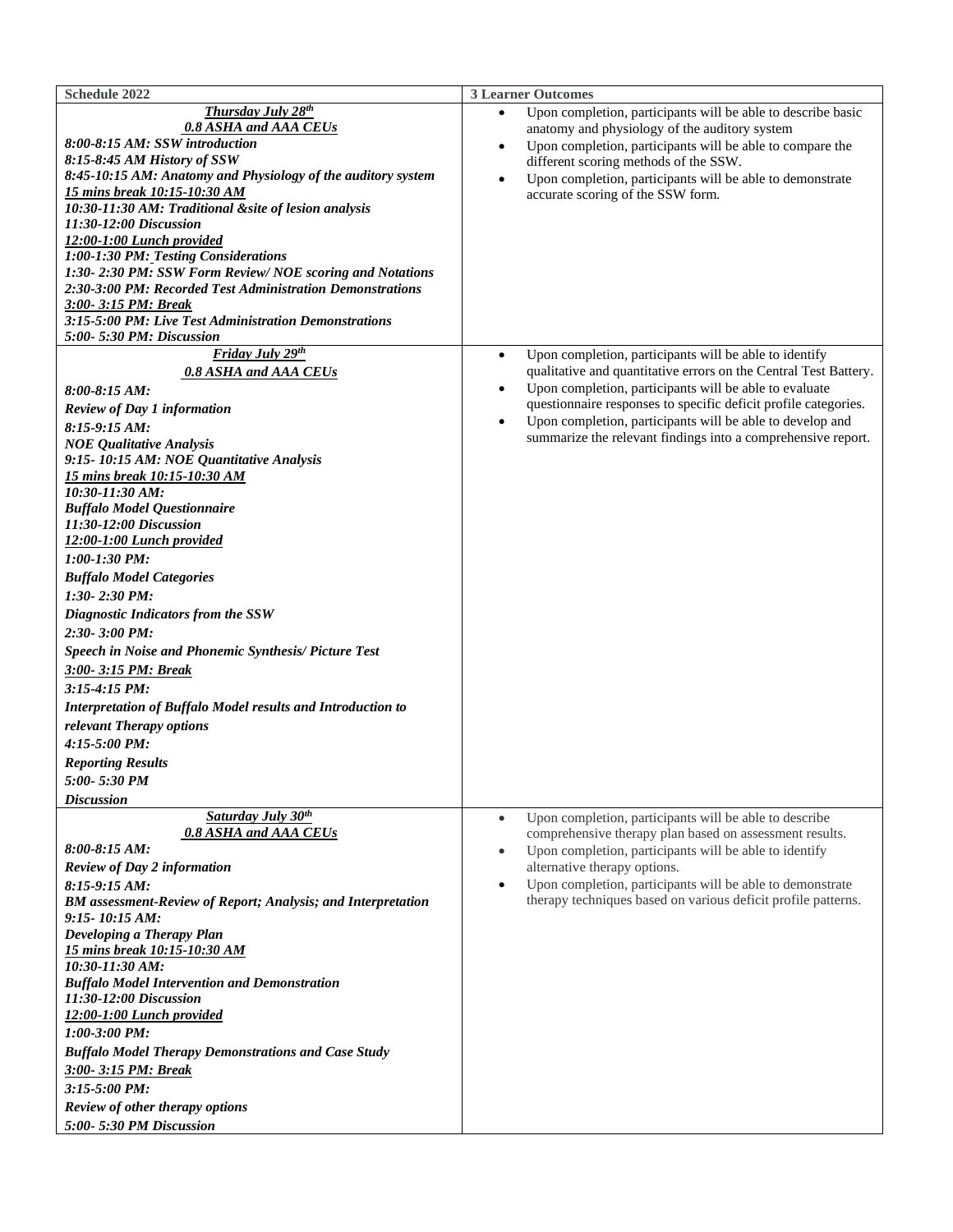# **Biographical Information of Speakers and Relevant Disclosures**

**Nancy Austin Stecker, Ph.D., CCC-A/SLP** is an audiologist and Clinical Professor at the University at Buffalo where she teaches, supervises student in the university clinic, and conducts and supervises student research projects. Her specialty areas include auditory processing disorders, tinnitus/hyperacusis, diagnostics and amplification. She has published chapters and articles and presented nationally and internationally on auditory processing disorders and tinnitus. Dr. Stecker is the externship coordinator for third- and fourth-year audiology students and is the advisor for the Student Academy of Audiology. She is proud and honored to have had Dr. Jack Katz as her mentor. *No financial disclosures*

#### *Non-financial disclosures: Member of ASHA, AAA and IGAPS*

**Thomas R. Zalewski, Ph.D.** is a Professor of Audiology at Bloomsburg University. His clinical and research interests include auditory/central auditory processing and tinnitus. He is the co-author of a chapter entitled Otitis Media and Central Auditory Processing Disorder with Jack Katz, Ph.D., and Michael J. Brenner, M.D., in the 3<sup>rd</sup> edition of Central Auditory Processing Disorders: Assessment, Management, and Treatment. He is also the co-author of the Buffalo Model Questionnaire-Revised with Jack Katz, Ph.D.. Dr. Zalewski has published and presented on central auditory processing, educational audiology, newborn infant screenings, hearing loss, and hearing protections internationally, nationally, and at the state level. *No financial disclosures*

## *Non-financial disclosures: Co-author of the BMQ-R-Buffalo Model Questionnaire-R. Member of ASHA, AAA, and IGAPS*.

**Dr. Reeves** completed her Doctor of Audiology (Au.D.) degree through the Distance Learning Program at the University of Florida in 2004. Her work experience consists of medical audiology at Northside Hospital and DeKalb Medical Center between 2000 and 2013 where she gained her initial experience with Auditory Processing Disorder (APD) testing. In 2013, Dr. Reeves opened her private practice, Little Listeners that focuses on APD testing and her own unique therapy program called PASE. In addition to her private practice, Dr. Reeves contracts with District 2 Public Health in North Georgia with the Early Hearing Detection and Intervention (EHDI) program and Children Medical Services (CMS). She serves as the audiology expert on sound-based intervention studies for the OT graduate program at Brenau University. She contracts with Veteran Evaluation Services (VES) performing Compensation and Pension examinations for hearing loss and tinnitus. She serves on the Board of Directors for the International Guild of Auditory Processing Specialists (IGAPS) and helps to coordinate their annual conferences. She also served three years as the President Elect, President, and Past President of the Georgia Academy of Audiology (GAA) between 2019 and 2022. Lastly, Dr. Reeves enjoys speaking to various groups and practices on APD as often as she can.

#### *Financial disclosures: Owner of PASE Therapy Program for APD Intervention*

*Non-financial disclosures: Member of AAA and IGAPS*

**Jack Katz** has been involved in the study of APD for the past 60 years as a clinician, researcher and professor. He continues to derive great satisfaction from both diagnostic and therapeutic work because of the great benefits to his patients. He has developed many test and therapy procedures that are widely used by audiologists and other professionals. He along with others have developed most of the tests and therapy procedures that are part of the Buffalo Model.

#### *Financial disclosures: Receives royalties on most of his test and therapy procedures discussed in this presentation Non-financial disclosures: Member of ASHA and IGAPS*

**Kavita Kaul** completed her graduate and undergraduate studies in India in All India Institute of Speech and Hearing. She is certified both in Audiology and Speech Language Pathology. She got her Au.D degree from the Arizona School of Health Sciences for ATSU Arizona. She has worked in a variety of settings including Long Term Care; Inpatient and Outpatient Hospitals; and Public Schools. Currently she has a private clinic where she uses her dual certification in Speech-Language-and Hearing to her advantage to evaluate and treat school aged children with Auditory Processing Disorders since 2008. She has been practicing in the field since 1989. She is also the Co-Founder and Conference Co-Organizer of the International Guild of Auditory Processing Specialists (IGAPS), Kansas City MO, '12-present.

# *No financial disclosures*

## *Non-financial disclosures: Member of ASHA and IGAPS*

**Dr. Angela Loucks Alexander** has spent fifteen years specializing in diagnosing and treating Auditory Processing Disorder (APD), a hearing difficulty with less to do with the ears and more to do with the brain. Despite significantly affecting potential and well-being, many of those affected are unaware of the condition, let alone their treatment options. Angela is only the second Audiologist to ever give a TEDx talk and has given the first to speak on Auditory Processing Disorder. Her talk "Escaping the Hidden Prison of Auditory Processing Disorder" was the most watched TEDx worldwide in September 2021. She is the host of the Between Two Ears podcast and founder of Auditory Processing Institute, where she trains audiologists and speech-language pathologists to provide APD services. She has also created an online, searchable map to help clients find the help they need at **[APDsupport.com](https://www.apdsupport.com/)**.

*Financial Disclosures: She is the owner and director of Auditory Processing Institute and the owner and director of APDsupport Non-Fiinancial Disclosures: Member ASHA, NZAS, IGAPS*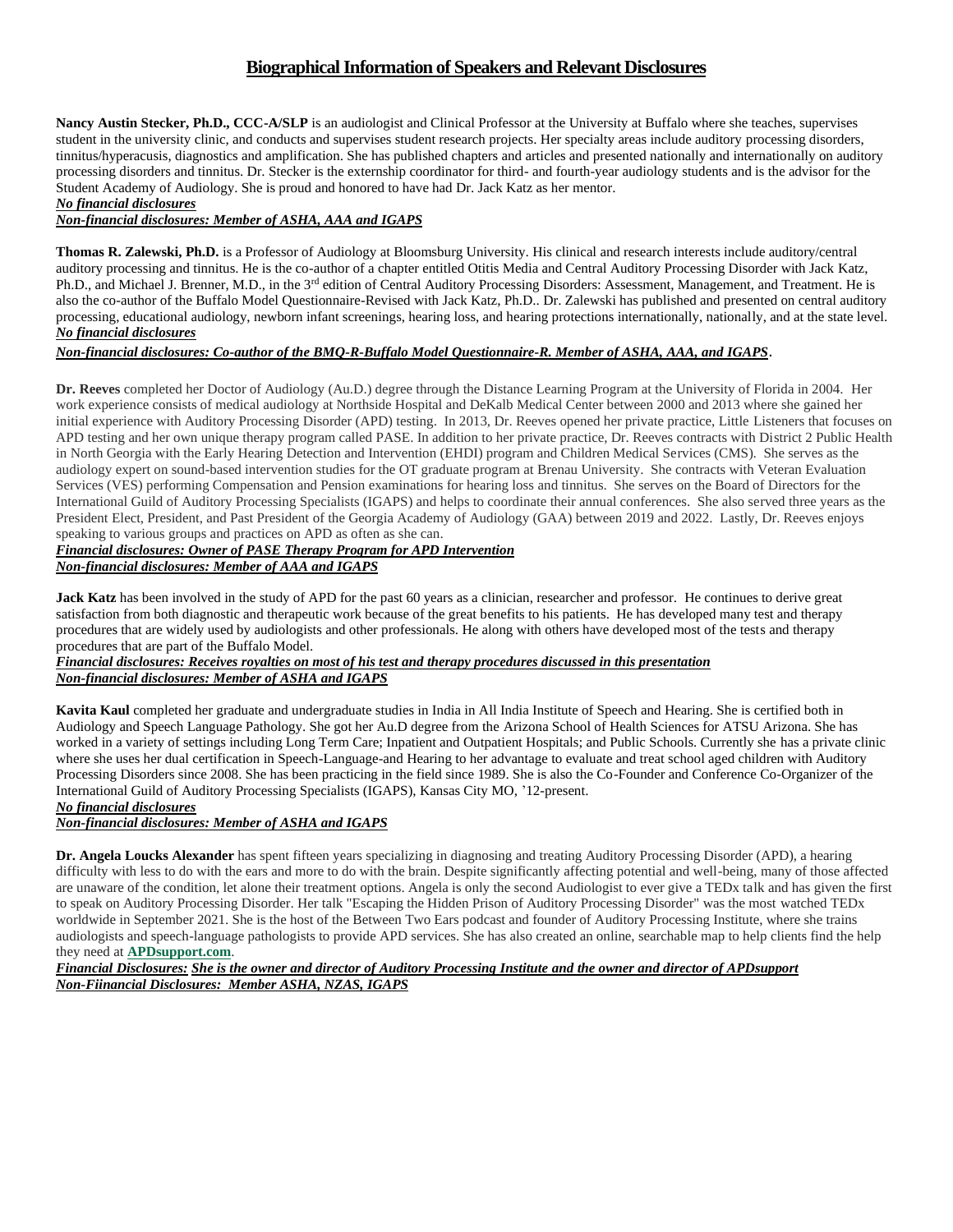

Please indicate any special needs or any other dietary needs at the time of registration

.

All participants are required to take a quiz to complete learner assessment requirement and program evaluation at the end of the course to obtain a **certificate of participation and be reported for any Continuing Education credits (including ASHA CEUs)**. Majority of this course is focused on the Buffalo Model Approach for Auditory Processing Assessment and Intervention Partial credits allowed. Day 1 and Day 2 must be taken together get 1.6 CEUS for Audiologists only Day 3 can be taken by itself to get 0.8 CEUs for Audiologists and Speech-Language Pathologists Unless otherwise noted, no course planner or presenter has disclosed any relevant financial or nonfinancial relationships.

Cancellation Policy: Full refund will be offered up prior to 2 weeks of the course. 50% refund for cancellation within 2 weeks of the course. Email [kkaul@hotmail.com](about:blank)

In case of cancellation of the course, registration fee will be applied to the new dates offered unless participant requests a refund via email t[o kkaul@hotmail.com](about:blank) 

# RESOLUTION POLICY FOR COMPLAINTS OR CONCERNS RELATED TO THE CONFERENCE

(All concerns and complaints will be addressed via email within 48 hours)

The Continuing Education committee tries to maintain high standards of commitment and quality. Your feedback is very important to us. Please email us your concerns or complaints. We will respond within 48 hours to try to resolve the issues to the best of our abilities and to your satisfaction. Thank you for your patronage and support. We look forward to your participation. Email concerns or complaints t[o kkaul@hotmail.com](about:blank)

Copyrights Protection

We at International Guild of Auditory Processing Specialists (IGAPS) recognize and respect intellectual property rights and are committed to fulfilling our moral and legal obligations with respect to our use of copyright-protected works. IGAPS sets forth these policies:

1. The information presented at IGAPS conferences may not be reproduced without permission including any copyrighted work in print, video or digital form in violation of the law. Works are considered protected even if they are not registered with the U.S. Copyright Office or any registering agency outside the U.S. and even if they do not carry the copyright symbol (©). Copyrighted works include but are not limited to: printed articles from publications, electronic articles in online publications, online videos, movies, TV and radio programs, recorded music performances, images, training materials, manuals, documentation, software programs, databases, websites and blogs. In general, the laws that apply to printed materials also apply to visual and digital formats such as websites, streaming media, music downloads, mobile apps, CDs and DVDs.

2. To obtain permission to reproduce copyrighted works outside of IGAPS and/or to use such works in ways that are not covered by prior agreements, please request permission by contacting us via our website [https://www.igaps.org/contact](about:blank) 

3. In case of potential copyright infringement, please bring the matter to the attention of IGAPS personnel via our website contact page [https://www.igaps.org/contact](about:blank)